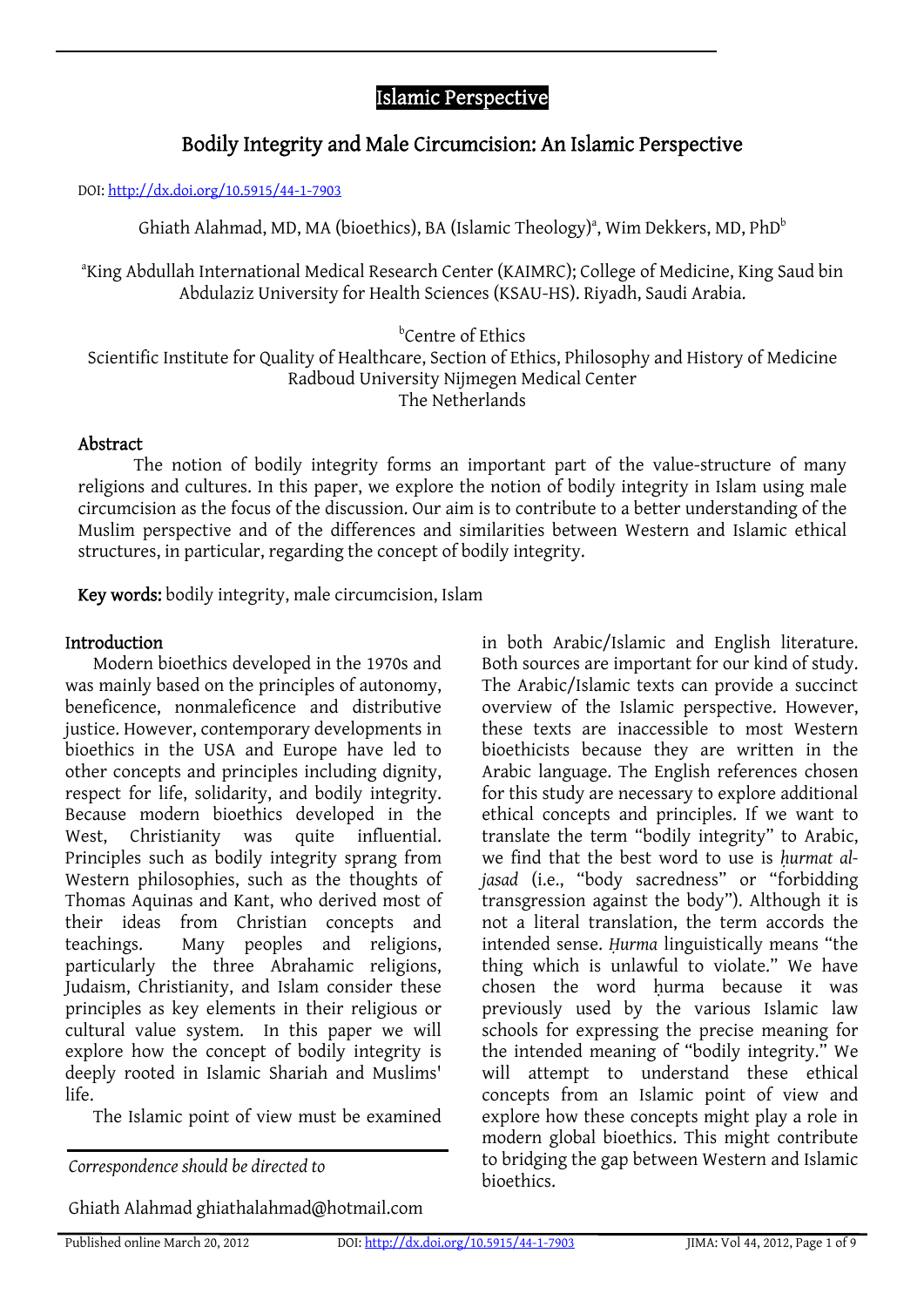In this paper we focus on male circumcision. The custom of ci[rcumcision is a worldwide](http://dx.doi.org/10.5915/44-1-7903)  [phenomenon,](http://dx.doi.org/10.5915/44-1-7903) although it occurs at different rates, depending on prevailing religions and traditions. It is not restricted to Jews and Muslims. Many more nations and peoples practice it at lower rates. Uncircumcised Muslims are rare. The rate of circumcision in Muslim nations is between 90 and 100 percent. This includes the Christians who form a significant part of some Arab states.<sup>1</sup> Studies indicate that the rate of circumcision in the USA is between 58 and 70 percent.<sup>2</sup> Around the world, statistics show that 13.3 million boys are circumcised annually.3 There are several reasons why circumcision is so widespread. It is practiced for medical-therapeutic, medicalpreventive, or religious reasons. Some researchers say it is also performed as a social custom.4 For Muslims, male circumcision is performed for religious reasons, mainly to follow the *sunnah* (practice) of Prophet Muhammad صلى الله عليه وسلم. Moreover, there are attempts to label it as a contributor to cleanliness / personal hygiene. These are done largely to grant the practice scientific legitimacy and a moral foundation. Because drops of urine and smegma gather under that piece of foreskin and may cause impurity to clothes and the body, many Islamic jurists understand the purpose of legislating circumcision as a way to purify the body from urine and smegma.

First, we provide a short overview of the Islamic regulations of male circumcision. Subsequently, we will highlight some central Islamic aspects of bodily integrity and explore relevant applications and guidelines. Finally we make a comparison between Islamic and Western views of the concept of bodily integrity, thereby distinguishing between three dimensions of 'bodily integrity': biological wholeness, subjective wholeness, and normative wholeness. We thereby focus on the relation between bodily integrity and male circumcision. Our aim is to contribute to a better understanding of the Muslim perspective of the differences and similarities between Western and Islamic ethical structures, particularly regarding the concept of bodily integrity.

# *Circumcision and its Islamic Rules*

Both Jews and Muslims legislate circumcision, a commandment that originated with the

Prophet Ibrahim صلى الله عليه وسلم, the first to practice circumcision in accordance with the divine directive. The Glorious Qur'an does not enjoin circumcision directly; however, the relevant ruling is mentioned in the writings of the Qur'anic interpreters who clearly elucidated the importance of following Prophet Ibrahim's steps:

> ِ وَمَنْ أَحْسَنُ دِينًا مِمَّنْ أَسْلَمَ وَجْهَهُ لِلَّهِ وَهُوَ مُحْسِنٌ ا **ٔ** ِ .<br>. َ وَاتَّبَعَ مِلَّةَ إِبْرَاهِيمَ حَنِيفًا وَاتَّخَذَ اللَّهُ إِبْرَاهِيمَ خَلِيلا<br>مَا تَّبَعَ مِلَّةَ إِبْرَاهِيمَ َ َ ن َ ِ َ

Who can be better in religion than one who submits his whole self to Allah, does good, and follows the way of Ibrahim the true in Faith? For Allah did take Ibrahim for a friend.<sup>5</sup>

ان ا َك َ َ م َ ً و ِيفا ن َ َ ح ِيم َاه ْر ِبـ َ إ ِلَّة ْ م ُوا ِع َاتَّب ُ ف َ َق اللّه َد ْ ص ُل ق َين ِ ُ ْشِرك َ ال ْم م ِن

Say: Allah has spoken the truth, therefore follow the religion of Ibrahim, the upright one; and he was not one of the polytheists.<sup>6</sup>

The commandment to circumcise is however mentioned in the *aḥādīth* (singular *ḥadīth*), reports about the sayings and actions of the Messenger Muhammad صلى الله عليه وسلم.

الفطرة خمس الختان والاستحداد وقص الشارب وتقليم الأظفار ونتف الآباط

Five practices are characteristic of the *fiṭra* (sound innate disposition): circumcision, shaving the pubic hair, cutting the moustaches short, clipping the nails, and depilating the hair of the armpits.<sup>7</sup>

Among Sunni Muslim jurists, there are some differences in religious rulings on male circumcision. Jurists of the school of Imam Ahmad and al-Shafi`i consider circumcision compulsory.8-10 Al-Shafie school considers it recommended during childhood but obligatory only after puberty.10,11 Imam Abu Hanifa and Imam Malik consider circumcision to be recommended but not obligatory.12-14 This means that if done, its doer is rewarded by God, and if not done, there is no punishment or reward. The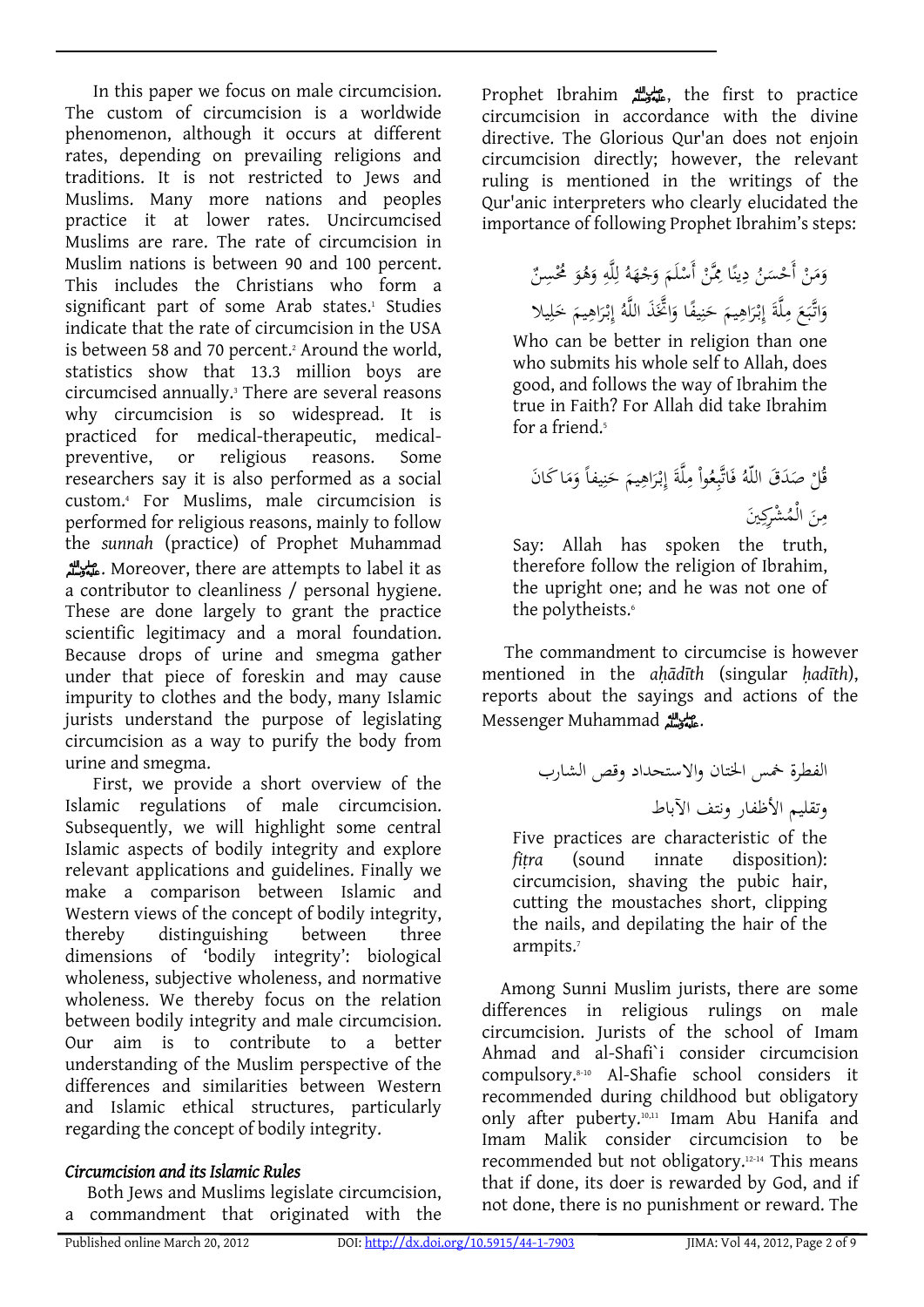scholars agree that circumcision entails the removal of all or the majority of the foreskin that covers the glans only.<sup>10-1,15</sup> It has to be done during or at the end of the childhood.12,16-19 All scholars agree that circumcision of the dead is not allowed.20-3

Rare voices, such as Sami Awad Aldeeb Abu-Sahlieh, a Swiss writer of Palestinian Christian origin, have recently called for Muslims to put an end to the practice of circumcision and consider it a violation of the sacred human body.<sup>1</sup> Such voices are unusual, receive little attention, and have no effect on actual practice. Such activists believe that circumcision is in conflict with physical nature and constitutes the amputation of a healthy and functional part of the body.<sup>1</sup> While there are a few rare cases where attempts were made to restore the prepuce, $24$  nothing like this has been reported among Muslims.

#### Islam and Bodily Integrity

Islam expresses a remarkable interest in the honor and preservation of the body. Many Quranic verses and Prophetic traditions set out the restrictions and instructions for its care. Islam views the body as a divine miracle, one that points to the existence of the Creator and the greatness of His creation. Accordingly, in the Glorious Qur'an, God repeatedly calls people to contemplate their bodies.

َلا ْ أَف ِ ُكم ُس ْف ِفي أَنـ َ َين و ِ ن ِ ُوق ْلم ِّ ات ل ٌ َ ْ ِض آي ِفي ْالأَر َ و ُ َون ِصر ْ ب تـ ُ

And on the earth are signs for those who have Faith with certainty. And also in their own selves. Will you not then see?<sup>25</sup>

In Islam, human dignity constitutes a significant part of human's moral existence; it is considered one of the characteristics that distinguish human beings from other creations. God جل جلاله says:

مُ وَلَقَدْ كَرَّمْنَا بَنِي آدَمَ بہ<br>: .<br>. ن ام<br>ا ه<br>و And indeed We have honored the Children of Adam.26

The honor bestowed by Almighty Allah is the reason for the restrictions and practices set upon human beings. These restrictions are boundaries set to guard human dignity and bodily integrity.

Islamic law honors the body even after death. Islamic law forbids defacing or maiming a corpse. Breaking the bone of a corpse is equivalent to breaking the bone of a living being. In this respect, Prophet Muhammad صلى الله عليه وسلم, said:

فإن لجسدك عليك حقا ً Your body has a right on you.27

Each individual is responsible to preserve, care for, and respect the integrity of his or her body before God. A human being is not just responsible for maintaining moral accountability with the body, but also its physical body as the body is a trust from God. Prophet Muhammad :says صلى الله عليه وسلم

لا تزول قدما عبد حتى يسأل عن عمره فيما أفناه وعن علمه فيما فعل وعن ماله من أين اكتسبه وفيما أنفقه وعن جسمه فيما أبلاه

A servant's feet never move (even one step) until he has been asked about: his/her lifetime as to how he/she spent it; his/her knowledge as to how he/she utilized it; his/her wealth; how he/she made it and spent it; and his/her body, as to how he wore it.<sup>28</sup>

Moreover, in Islam care of the body becomes a legal responsibility and religious duty, one with correlating rewards and punishments. Diseases and calamities that befall the human body have a moral dimension, one related to the will of God. This dimension is the foundation both for bodily and moral integrity. It is for this reason that righteous Muslims who are sick or wounded or have lost part of their bodies have been asked not to feel deficient. They believe that their ordeals are the will of God. The Prophet Muhammad صلى الله عليه وسلم said:

ما يصيب المسلم من نصب ولا وصب ولا هم ولا ُشاكها إلا َن ولا أذى ولا غم حتى الشوكة ي َز ح َّكفر االله đا من خطاياه

No fatigue, nor disease, nor sorrow, nor sadness, nor hurt, nor distress befalls a Muslim, even if it were the prick he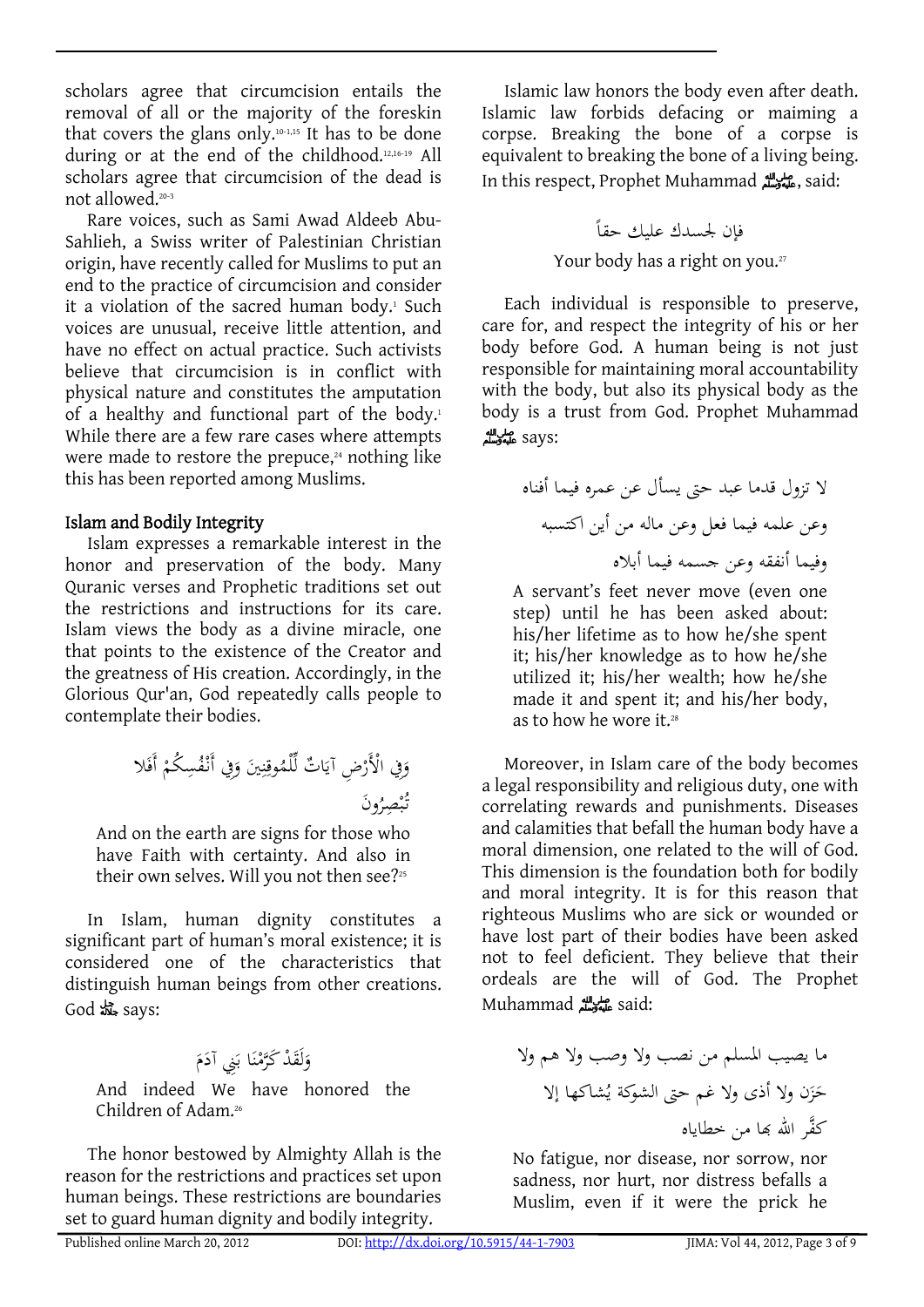receives from a thorn, but that Allah expiates some of his sins for that.<sup>29</sup>

The Qur'an considers human dignity to be bestowed upon human beings by God who created the human in perfection.

ْ ِوٍيم َق ِن تـ َ ْس َ َ ان ِفي أَح ِنس ا ْالإ َ ْن َق ل َ َ ْد خ لَق

Verily, We created man in the best stature (mould).<sup>30</sup>

الَّذِي أَحْسَنَ كُلَّ شَيْءٍ خَلَقَهُ وَبَدَأَ خَلْقَ الإِنْسَانِ ب<br>. ب َ َ .<br>-مِنْ طِينٍ<br>ِ

Who made everything He has created good and He began the creation of man from clay.31

### *The Rules of Respecting Bodily Integrity in Islam*

### *Changing the body is religiously forbidden*

All actions that would deface or maim the body are forbidden in Islam. The body must remain in its original form unless specific permission is given from the Creator to make a change. Any change in the original creation of the body is considered one of the great sins in Islam. When Shaitân (Satan) was dismissed from Paradise, he threatened that he would urge the human beings to make changes in their own bodies and to the bodies of animals by piercing their ears, which are considered a violation of bodily integrity. God quotes Shaitân's words in the Glorious Qur'an:

ان ِّ ُك َّن َآذ َ ت َ ب ُ َي َل ْ فـ ُم نـَّه َ ُر َلآم ْ و ُم َّنـه َ نـيـ ِّ َ َلأُم ْ و ُم َلأُ ِضلََّّنـه و ِ تَّ ِخذ َ َن يـ م َ ِ و َ اللّه َْلق َّن خ ُ ر ِّ َيـ غ ُ َيـ َل ْ فـ ُم نـَّه َ ُر َلآم ِ و َام ْع الأَنـ ِ ِ اللّه ُون ً ِّمن د ا ّ ي ِ ل َ ان و َ َ ْط ً َّ الشي انا َ ْر ُس َ خ ِر َس َ ْد خ َق فـ ً ِينا ُّمب

Verily, I will mislead them, and surely, I will arouse in them false desires; and certainly, I will order them to slit the ears of cattle, and indeed I will order them to change the nature created by Allah." And whoever takes *Shaitân* (Satan) as a *Walî* (protector or helper) instead of Allah, has surely suffered a manifest loss.32

Consequently, cosmetic changes of the body are not lawful because aesthetic reasons are not considered moral justifications for violating bodily integrity. Tattoos, cleaved teeth, plucked eyebrows, and other procedures are absolutely forbidden. A hadith states:

لعن االله الواشمات والمتوشمات والمتنمصات والمتفلجات للحسن المغيرات خلق االله

Allah curses those women who practice tattooing and those who get themselves tattooed, and those women who remove the hair from their faces and those who make artificial spaces between their teeth in order to look more beautiful whereby they change Allah's creation.<sup>33</sup>

Although women are the direct subject of this hadith, the prohibition covers both men and women.

Moreover, the ruling concerning bodily integrity also encompasses animal bodies, so it is unlawful to violate their integrity. Prophet Muhammad صلى الله عليه وسلم says:

لاتمثلوا بالبهائم

# Do not mutilate the animal bodies.<sup>34</sup>

*Necessities Make Prohibitions Lawful* 

According to the juristic rule, "necessities make prohibitions lawful,"35 Muslim jurists allow intervention into the human body when there is a greater good at stake, such as preserving a life or an organ. Accordingly, physical interventions that are forbidden become permissible when performing indicated surgery.

Islamic jurisprudence distinguishes between various types of surgery and divides them into categories: necessary surgeries (for preserving life), required surgeries (for treating diseases that usually do not lead to death, such as tonsillectomy), and cosmetic surgeries (such as face lift and breast augmentation). Islamic law allows the first two types while the third type, cosmetic surgery, is forbidden.36

# *The Rule of "Necessity is Duly Estimated"*

"Necessity is Duly Estimated"35 is a highly important legislative rule among Muslims. It says that legalizing any forbidden procedure, such as violating bodily integrity, must be within the narrowest limits and in accordance with only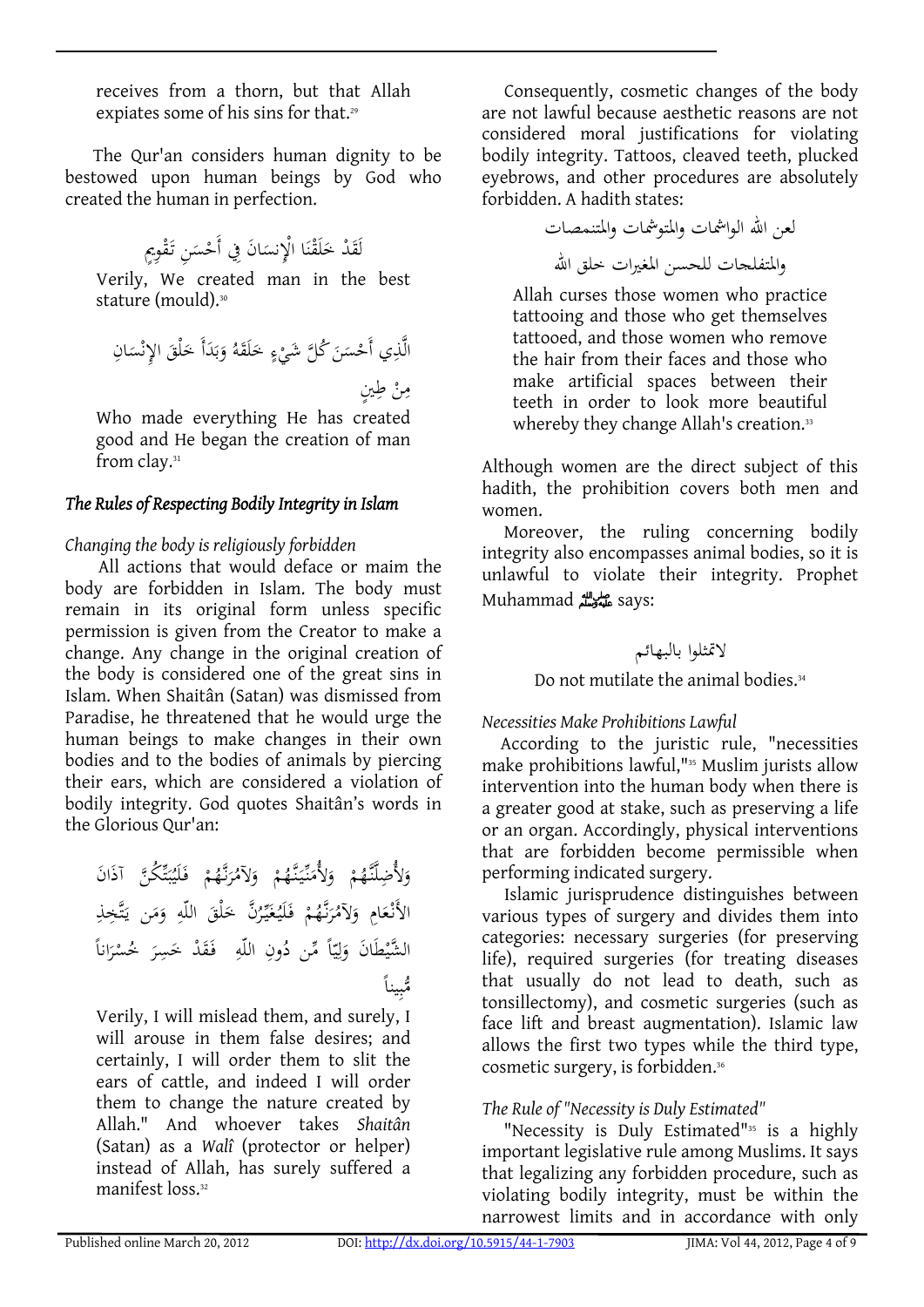that which is absolutely necessary. Therefore, there must be a good reason for an intervention into the human body. Based on this rule of "Necessity is Duly Estimated," circumcision is a legal necessity, to be performed within the limits of this necessity. In terms of circumcision, this rule means only removing the part of the skin that covers the glans. Exaggerated circumcision, akin to skinning the penis (complete removing of penis's skin), is absolutely forbidden.

#### *The Integrity of the Dead Human Body is the Same as That of the Alive Body*

Many bioethicists, both Muslims and non-Muslims, see a greater moral value in the treatment of living bodies than in the treatment of corpses. They believe that violating a dead body is less serious than violating a living body, as the living body belongs to someone who is aware of his or her surroundings, in contrast to when he or she is dead.<sup>37</sup> However, even if Islam shares the viewpoint that the living human is more important than a corpse, it warns against violating the bodily integrity of the dead.

In Islamic law, a Muslim's bodily integrity is preserved after his or her death. As such, Muslims avoid cutting, maiming or anatomizing the body, except in a case where there is a considerable necessity, for example, studying anatomy in medical schools or autopsy to determine the cause of death. This permission was stated in *fatāwā* (legal opinions) by the Committee of Senior Scholoars in Saudi Arabia in 1999<sup>38</sup> and the Islamic Figh Council in 1987.<sup>39</sup>

### Bodily integrity: a Comparison between Islamic and Western perspectives

# *Bodily Integrity as an Instinctive Feeling*

The concept of bodily integrity is deeply rooted in religious and philosophical considerations. Moreover, it instinctively exists in a person's everyday life and, more specifically, in the various phases of life. For example, a child fears blood flowing from a wound in a finger.<sup>4</sup> It is not surprising that medical students, regardless of their religion or beliefs, feel restraint and embarrassment when they make the first cut into a corpse during their anatomical training. The same is true for surgeons in their early days of surgical experience, forming a memory that will never leave them. In the same way, a person witnessing

for the first time a circumcision performed on a small child might consider the procedure a violation of bodily integrity and an unjustified aggression. However this strong instinctive feeling may diminish gradually, day after day, by experience and practice. The surgeons remain the best example for that.

While there is general agreement among Muslims that the principle of bodily integrity is something natural and instinctive, a correlation between circumcision and the violation of bodily integrity does not exist. In Islamic culture, circumcision itself is a 'natural' practice, based on the religious ruling. In contrast, uncircumcised people are "abnormal" and seen as lacking something. Most Muslims find no reasonable explanation for the campaigns against the procedure that originate with institutes and organizations that were originally Christian, a religion which, contrary to Judaism and Islam, does not command circumcision.

# *Bodily Integrity and Other Ethical Principles*

Bodily integrity and its various consequences for medical practice cannot be properly understood unless a shift is made from seeing the human body as simply a material body to seeing it within a set of aesthetic or moral values and dimensions. This means a shift from the "person-oriented approach" toward a "bodyoriented approach".40

Viewed from the person-oriented approach, bodily integrity has two interpretations: first, protecting the body from others' violations, and second, the person's right to have control over his or her body. Moreover, when bodily integrity is respected, a person's right to possess an independent personal life is inferred, so only an individual has the right to make use of his or her body.41

Islam, along with Judaism and Christianity, provides a different viewpoint in that these religious traditions do not give an individual full control over his or her body. Rather, Islamic texts restrict the autonomy of the individual on the body as it is a creation of God. As such, caring for the body is a religious / legal enjoinment incumbent upon every individual. Each person is held accountable before God, for the way he or she takes care of his or her body.

From a body-oriented approach, there are three distinguishable dimensions of bodily integrity: biological, subjective, and normative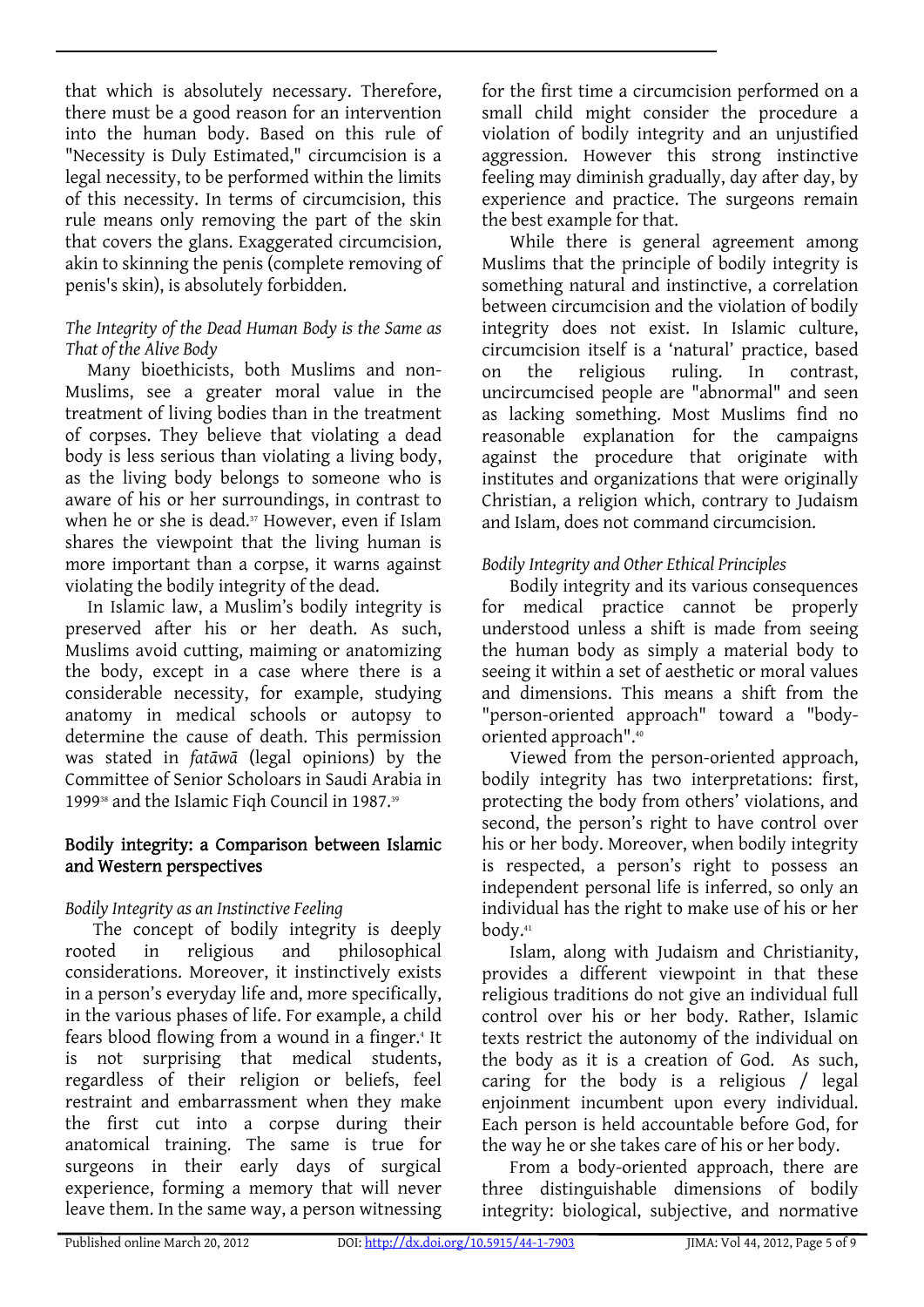wholeness.<sup>41</sup> We will explore these three dimensions and their Islamic interpretation, paying particular attention to their relevance for male circumcision.

# *Biological wholeness*

The idea of biological wholeness means that, although the human body consists of numerous body parts, organs, tissues, cells, and sub-cellular components, it is still an anatomical and physiological unity, an integrated whole that is more than the sum of its parts. The anatomical point of view focuses on the structure of the body and the texture of its tissues and organs, whereas the physiological refers to how these tissues and organs function properly. There is a general consensus that preserving the biological structure and the physiological function of the body is an ethical duty in many divine laws, religions, and societies.<sup>37</sup> For example, Kant considered any violation of bodily structure, even in part (e.g., amputating a limb), to be a willful refutation of the perfect entity. Such violation is either material, i.e., related to anatomical structure, or formal, i.e., related to the natural power and physiological function.<sup>42</sup> Likewise, according to the Ethical and Religious Directives for Catholic Health Care Services (ERDs) "all persons served by Catholic healthcare have the right and duty to protect and preserve their bodily and functional integrity".43

Most of the time, a medical intervention in the human body is not considered a violation except when it leads to removing a healthy part of the body or inactivating a function that was working naturally beforehand. Removing a gangrenous foot should therefore not be considered a violation of bodily integrity, although some argue that it is a violation of the integrity of the body, even if there are good reasons for intervention. Concerning the requirement to respect the body and avoid violating the health of the body, Islam has the same attitude as the other Abrahamic religions.<sup>43</sup>

However, a significant question arises in this respect: is the foreskin an essential part of the body such that removing it constitutes an anatomical deficiency or causes physiological dysfunction? If so, circumcision would be considered a violation of bodily integrity, unless there are clear medical reasons to perform the intervention. Opinions differ as to the anatomical and functional significance of the

foreskin. Some hold the opinion that it is no more than an extra piece of skin that lacks value and function and, subsequently, bears no anatomical or physiological significance. Therefore, the process of circumcision is no more than a minor operation.<sup>44</sup> Those who oppose circumcision believe the foreskin is highly important for protection and sexuality in addition to the possibility of its use in certain reparative surgical operations, such as in case of hypospadias. Those who oppose circumcision describe the process of circumcising as a major operation that leads to a permanent anatomical, structural, and functional change in the penis.<sup>45-6</sup>

The prevailing opinion among Muslims, however, is that the foreskin does not form an essential part of the body and that it bears no physiological function. This opinion also raises a theological contradiction. How could God, who repeatedly declares that humans are created in the best image, form an organ (the prepuce) whose anatomical and physiological significance is in question? Why would He then command the performance of a painful operation to remove it? Muslim intellectuals argue that the answer is two-fold. First, they conjecture that the foreskin might be significant in the fetal stage or that it provides protection during birth while removing it later on becomes important for purity, something to which Islam gives great attention. Second, there is a theological underpinning in that circumcision is considered a test in order to make a distinction between those who obey and those who disobey God. In the Glorious Qur'an it is stated:

#### لَا يُسْأَلُ عَمَّا يَفْعَلُ وَهُمْ يُسْأَلُونَ<br>. .<br>. اب<br>ا ْ

He cannot be questioned as to what He does, while they will be questioned.<sup>47</sup>

Like all commands, God only requires that which benefits those who obey him. To this end, Muslims say that new research into the medical significance of circumcision, such as prevention from diseases (particularly AIDS), proves that the procedure is scientifically and morally justifiable on the grounds of bodily integrity.

# *Subjective wholeness*

A human being constitutes a psycho-somatic unity.48 When this psycho-somatic unity is exposed to some physical defect, a feeling of not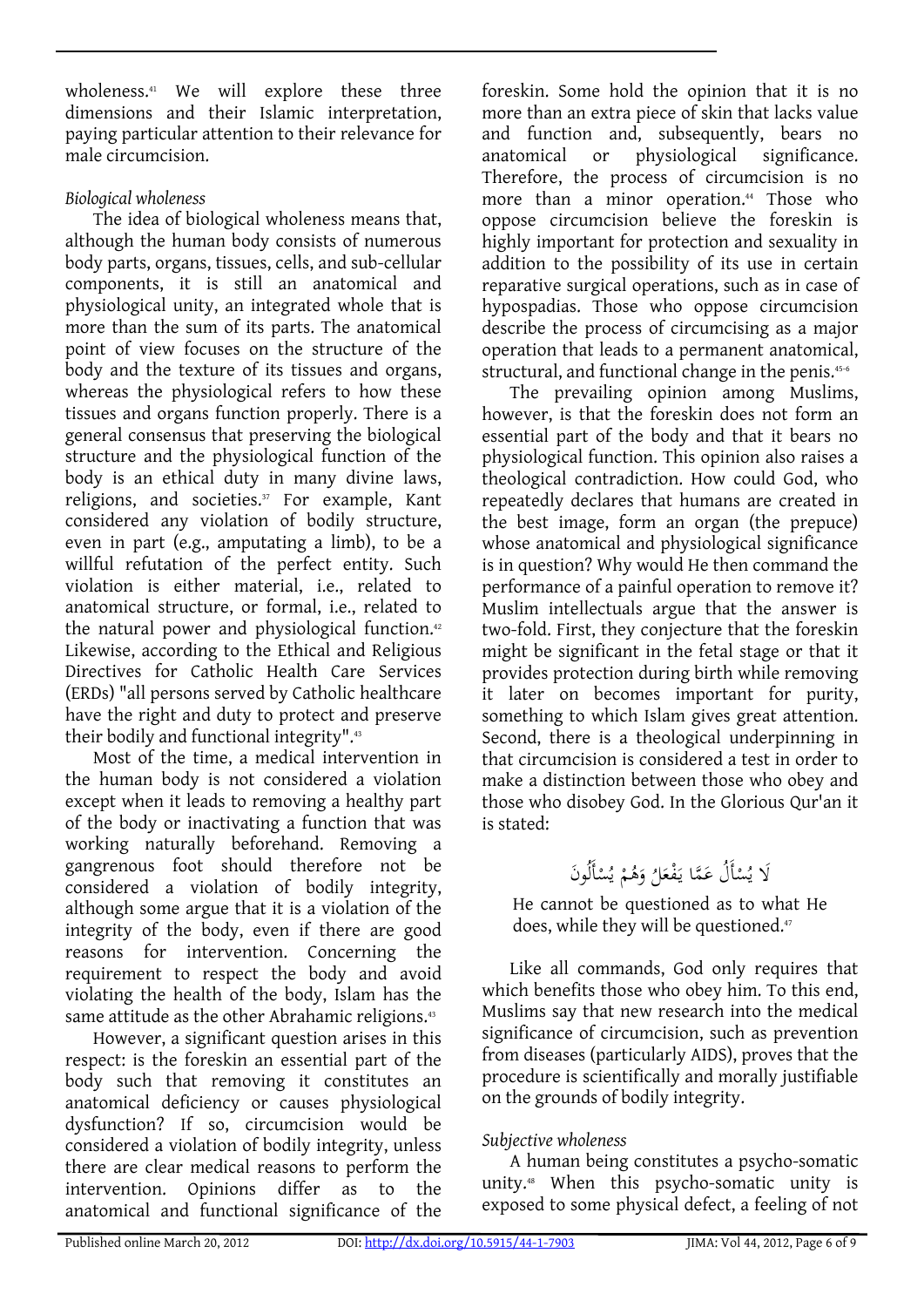being whole in a psychological sense might occur. This lack of subjective wholeness can also occur when the anatomical structure and physiological function is intact which is the case in the so-called Body Dysmorphic Disorder.<sup>49</sup> The opposite can also happen. In this type of cases a person may feel that his or her body is perfectly functional despite having real anatomical or physiological deficiency. This is exhibited, for example, in patients who ignore the paralyzed parts of their body. The feeling of wholeness, both for those who are paralyzed and for those who have lost one of their organs, differs from one person to another, but this deficiency will not change the essence of a person as long as his or her personal identity is intact.

Muslims seldom express feelings of psychological deficiency, or not being "whole" as a result of circumcision. Rather, according to Islamic law, circumcision confers perfection to the human body. Jurists say it is not good for an Imam to be uncircumcised.<sup>50</sup> Additionally some jurists do not accept the witnesses of uncircumcised.51 Moreover, there are no recorded attempts among Muslims of restoring the foreskin, a phenomenon that is also rare among non-Muslims. Circumcision is never considered a negative among Muslims. In fact, in many cases where the family, particularly the father, is not happy with an "incomplete" circumcision, another circumcision is requested to complete it. In addition, specialized physicians who perform circumcisions never suffer from relevant psychological issues, moral concerns, or painful memories as have been mentioned in some accounts by Western sources.<sup>2</sup>

# *Normative wholeness*

The biological and subjective wholeness of the human body is also a normative and moral wholeness. According to Kant, a violation of the body's integrity is morally wrong on three accounts.52 First, bodily integrity is part of a person's dignity. Subsequently, any violation of bodily integrity is considered a violation of personal dignity. Second, bodily integrity of all the components of the body is a necessary element for establishing the moral construction of the human as a whole. Accordingly, bodily integrity is based on avoiding all temptations and stimulations that could compromise any moral principle.53 Third, respecting bodily integrity is a basic condition for creating an

appropriate moral conscience, which should be preserved and immune from violation.54 Respectful treatment of the body is no less than a moral duty, a duty performed by respecting the humanity of the individual. On the basis of this moral duty, violating any part of the body disparages the human and the person as a whole.

Kant also differentiates between violations of bodily integrity based on whether the part of the body in question is essential or unessential. He provides the example of selling pulled teeth versus selling cut hair. The former, teeth, are an essential part of the person, and the action is considered a violation, whereas the latter, hair, is non-essential. Selling cut hair is not a violation of bodily integrity.<sup>56</sup> Although Kant does not mention circumcision directly, some researchers have projected his perception upon this topic.<sup>4</sup> Accordingly, circumcision is not merely a biological violation but rather a moral violation of the integrity of the human body.

It is interesting to realize that Kant's notions of "moral duties toward oneself and other persons" and "moral duties toward one's body"55 have been basic tenets of Islam promulgated 14 centuries ago Prophet Muhammad صلى الله عليه وسلم, said:

> فإن لجسدك علىك حقاً Your body has a right on you.<sup>27</sup>

Islamic teachings established that bodily integrity is essential, that it is a human right, and that it bears a deep moral dimension. Islam also affirms the integrity of the bodies of both the dead and animals. Any violation of the integrity of either type of body also has a moral dimension. The deeply rooted belief that God issued the command for circumcision and that this procedure is an essential part of their religion make Muslims believe that performing circumcision is not a violation of bodily integrity nor that it causes any moral deficiency whatsoever. Muslims also believe that their religion is infallible and that Islam's commandments are always correct, even if the reasoning behind them is unknown. Consequently they pay little attention to the conjectures of scholars who oppose circumcision, whom they believe to be mere human beings, whereas they see their legislation as a revelation from God. The moral norms of the Islamic culture are built on the rules of their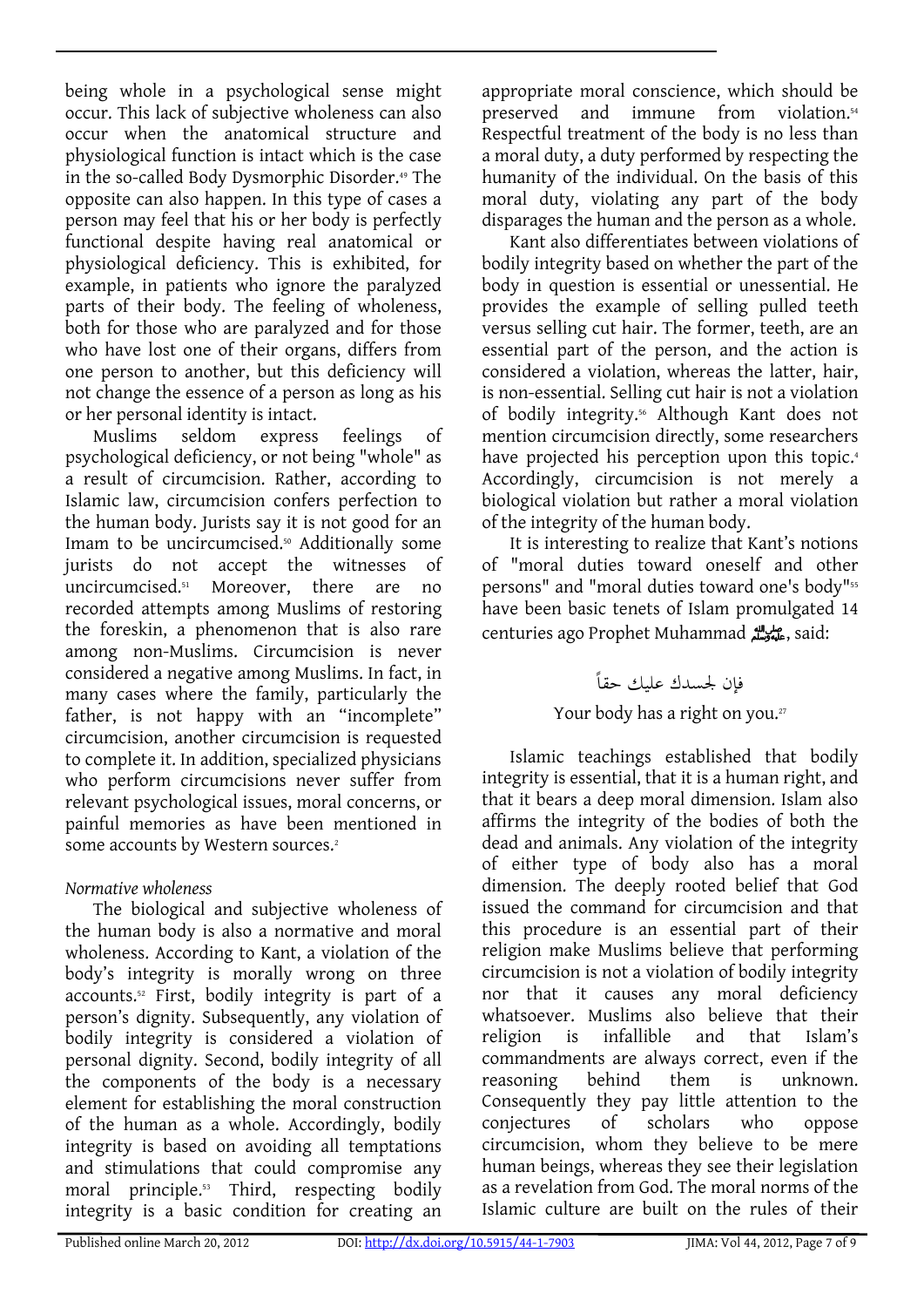religion. This set of norms includes the issue of circumcision, which is understood to be a religious matter that is exempt from the possibility of being a violation of bodily integrity.

## Conclusion

The relation between circumcision and bodily integrity is one of the new topics raised by some bioethicists. The anti-circumcision movement that started to appear in the West is not expected to succeed among Muslims. In this case there is a conflict between those who oppose circumcision and the legislative requirements of Islam.

Islam shows a lot of interest in honoring and safeguarding the human body, in both the Qur'an and the prophetic tradition. Interventions in the body can be allowed only according to certain juristic rules. However, because circumcision is considered a legal procedure, it may not violate bodily integrity or even lead to a biological deficiency or a feeling of a lack of wholeness.

# Acknowledgement

This paper is the result of the work performed as a part of the educational program "Erasmus Mundus Master of Bioethics". We also would like to acknowledge the support provided by the King Abdullah International Medical Research Center (KAIMRC).

# References

1. Abu-Sahlieh SA. To mutilate in the name of Jehovah or Allah: legitimization of male and female circumcision. Med Law. 1994;13:575-622. <http://pubmed.gov/7731348>

2. Van Howe RS. Circumcision and HIV infection: review of the literature and meta-analysis. Int J STD AIDS. 1999;10:8-16. <http://doi.org/b4q9d9>

3. Bonner CA. The Oxford declaration: a call for the prohibition of the genital mutilation of children. In Denniston GC, Hodges FM, Milos MF, editors. Male and female circumcision: medical, legal, and ethical considerations in pediatric practice. New York: Kluwer Academic/Plenum; 1999;507-18.

4. Dekkers W, Hoffer C, Wils J- P. Bodily Integrity and male and female circumcision. Med Health Care Philos. 2005;8:179-91. <http://dx.doi.org/10.1007/s11019-004-3530-z> 5. The Glorious Qur'an, Chapter 4, Verse 125.

6. The Glorious Qur'an, Chapter 3, Verse 95.

7. Ṣaḥīḥ al-Bukhārī. Kitāb al-libās. Bāb taqlīm alaẓfār. Hadith no. 5552. Available from muhaddith.org.

8. `Abdullah ibn Ahmad ibn Qudāma al-Maqdisī. al-Kāfī fī figh al-Imām Ahmad ibn Hanbal. Beirut: Al-Makatab al-Islāmī; 2003.

9. Ahmad ibn Taymiyya. Majmū` fatāwā Shaykh al-Islām ibn Taymiyya. Muḥammad ibn `Abd al-Rahmān ibn Qāsim, editor. Riyād: Dār `ālam al-Kutub lil-Tibā`a wa al-nashr wa al-tawzī`; n.d.

10. Yaḥyā ibn Sharaf al-Nawawī. Minhāj al-ṭālibīn wa `umda al-muftīn. Damascus: Dār al-Fikr; n.d.

11. Abū Yaḥyā Zakariyyā al-Anṣārī. Asnā almaṭālib sharḥ rawḍ al-ṭālib. Beirut: Dār al-Kutub al-`Ilmiyya; 1999.

12. Muḥammad al-Ḥaṭṭāb. Mawāhib al-Jalīl li sharḥ Mukhtaṣar Khalīl. Beirut: Dār al-Kutub al- `Ilmiyya; 1995.

13. Abū al-Walīd Sulaymān ibn Khalaf ibn Sa`d ibn Ayyūb al-Bājī. Al-Muntaqā Sharh Muwatta' Mālik. Muhammad `Abd al-Qādir Ahmad `Atā, editor. Beirut: Dār al-Kutub al-Ilmiyah; 1999.

14. Muḥammad Ibn `Abd al-Wāḥid ibn al-Humām. Sharḥ Fatḥ al-Qadīr. Beirut: Dār al-Kutub al-`Ilmiyya; 1999.

15. Al-Mawsū`a al-fiqhiyya. Ministry of Awqāf and Islamic Affairs, State of Kuwait. <http://islam.gov.kw/cms/index.php/mousoaa/>.

16. `Alī ibn Sulaymān ibn Ahmad al-Mardāwī. Al-Inṣāf li ma`rifa al-rājiḥ min al-khilāf. Beirut: Dār al-Kutub al-Ilmiyyah; 1997.

17. Zayn al-dīn ibn Ibrāhīm ibn Nujaym al-Nasafī. Al-Baḥr al-Rā'iq sharḥ Kanz al-Daqā'iq. Damascus: Dār al-Ma`rifa; 1993.

18. Muḥammad Ibn `Abd al-Bāqī al-Zurqānī. Sharh al-Zurqānī `alā Muwaṭṭa' Mālik. Damascus: Dār al-Fikr; n.d.

19. `Uthmān ibn `Alī al-Zayla`ī `Abd Allah ibn Ahmad al-Nasafī. Tabyīn al-haqā'iq sharh kanz al-daqā'iq. Beirut: Dār al-Kutub al-`Ilmiyya; 2000.

20. `Abd Allah ibn Ahmad ibn Qudāma al-Maqdisī. Al-Mugnī `alā mukhtasar al-Khiraqī. Beirut: Dār al-Kitāb al-`Arabī; 1983.

21. Yaḥyā ibn Sharaf al-Nawawī. Al-Majmū`a sharḥ al-muhaththab. Damascus: Dār al-Fikr; 1996.

22. `Alī ibn Abī Bakr ibn `Abd al-Jalīl al-Mirghanānī. Al-Hidāya fi sharh bidāya almubtadā. Beirut: Dār al-Kutub al-Ilmiyah; n.d.

23. `Abd al-Rahmān ibn Muhammad Shaykh-e Zādah al-Ḥanafī. Majma` al-anhur fī sharḥ